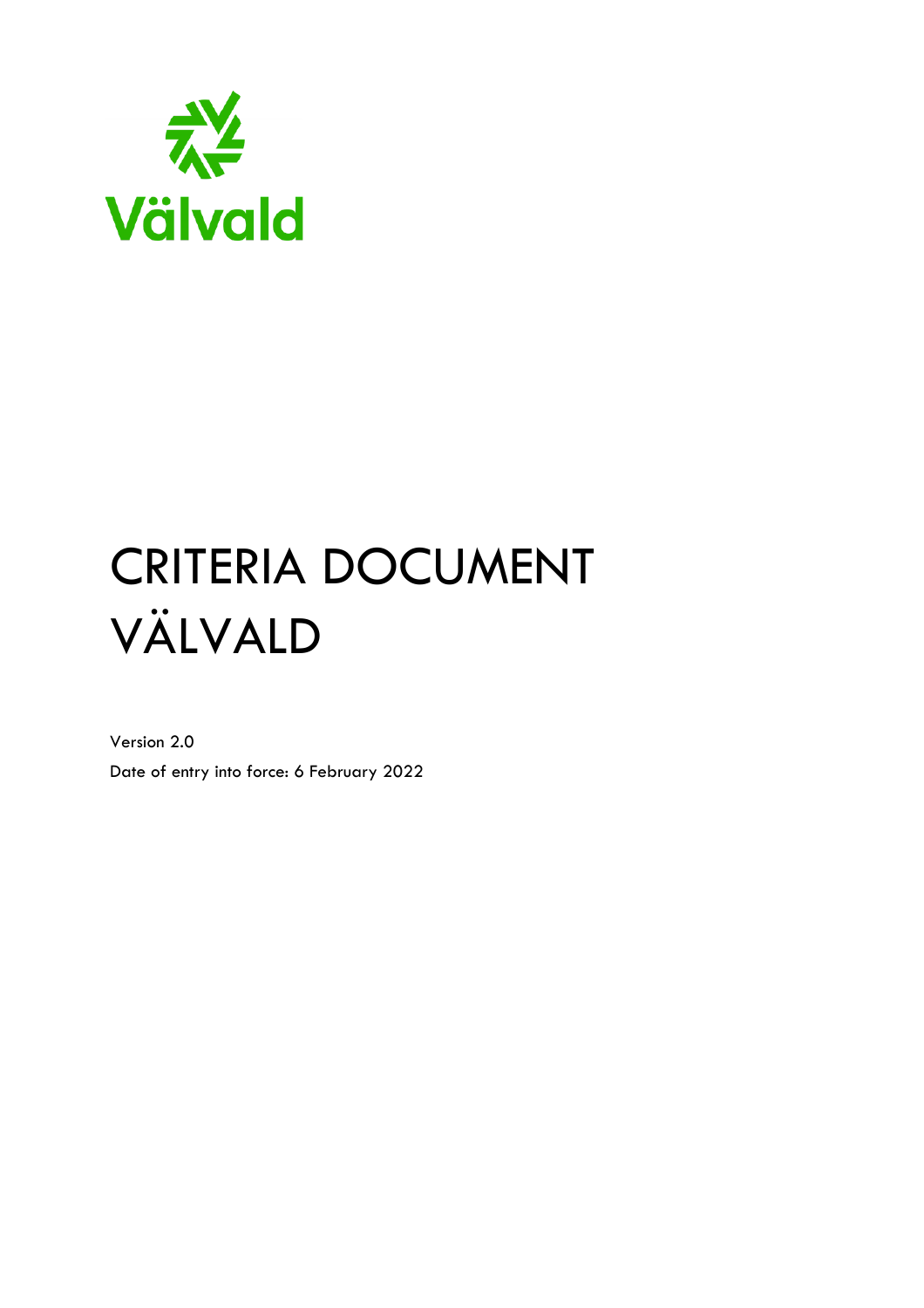

## **Background**

Välvald was introduced at all pharmacies in February 2021. According to the vision, Välvald will promote sustainable pharmaceutical manufacture. The Välvald criteria are developed annually in line with customer expectations and ongoing national and international initiatives.

The guide is the pharmacy sector's common initiative to place requirements on the pharmaceutical industry. Välvald is administered by the sector organisation, the Swedish Pharmacy Association, in which all pharmacies in Sweden are represented. The pharmaceutical companies currently do not pay to have the Välvald symbol beside their product – the pharmacy sector is responsible for the entire cost.

## **Adopted criteria**

The updated criteria (version 2.0) were adopted by the Board of the Swedish Pharmacy Association on 6 September 2021. The requirements are divided into four criteria; see below under 'Välvald criteria'. A company must fulfil all four criteria, and submit all relevant documentation for the over-the-counter (OTC) medicines, before the Välvald symbol can be displayed beside its products.

## **Procedure for assessing compliance with the criteria**

The screening begins with an assessment of Criterion 2, i.e. which companies are members of PSCI.

Information is then collected about which of these companies sell OTC medicines in Sweden, either via the parent company or via subsidiaries. Companies (parent company or subsidiary) deemed to comply with Criterion 1 (and 2) are then screened with regard to Criteria 3 and 4. These companies are invited to submit documentation for assessment.

The companies that submit documentation as above, and whose products are deemed to comply with the criteria, will be included in the Välvald system. The symbol is displayed beside all relevant products.

Products containing diclofenac are excepted from Välvald; see below under 'Exceptions'.

#### **Time framework**

The deadline for joining PSCI is 1 November 2021. Companies that become members after this date can be included in Välvald from 2023.

Products that are part of a company's assortment as of 12 November 2021 can be included in Välvald. Products introduced to the assortment after this date can be included in Välvald from 2023.

Companies that satisfy Criteria 1 and 2 are invited to submit documentation for assessment of Criteria 3 and 4 1-5 November, 2021. The companies are expected to respond no later than 19 November 2021.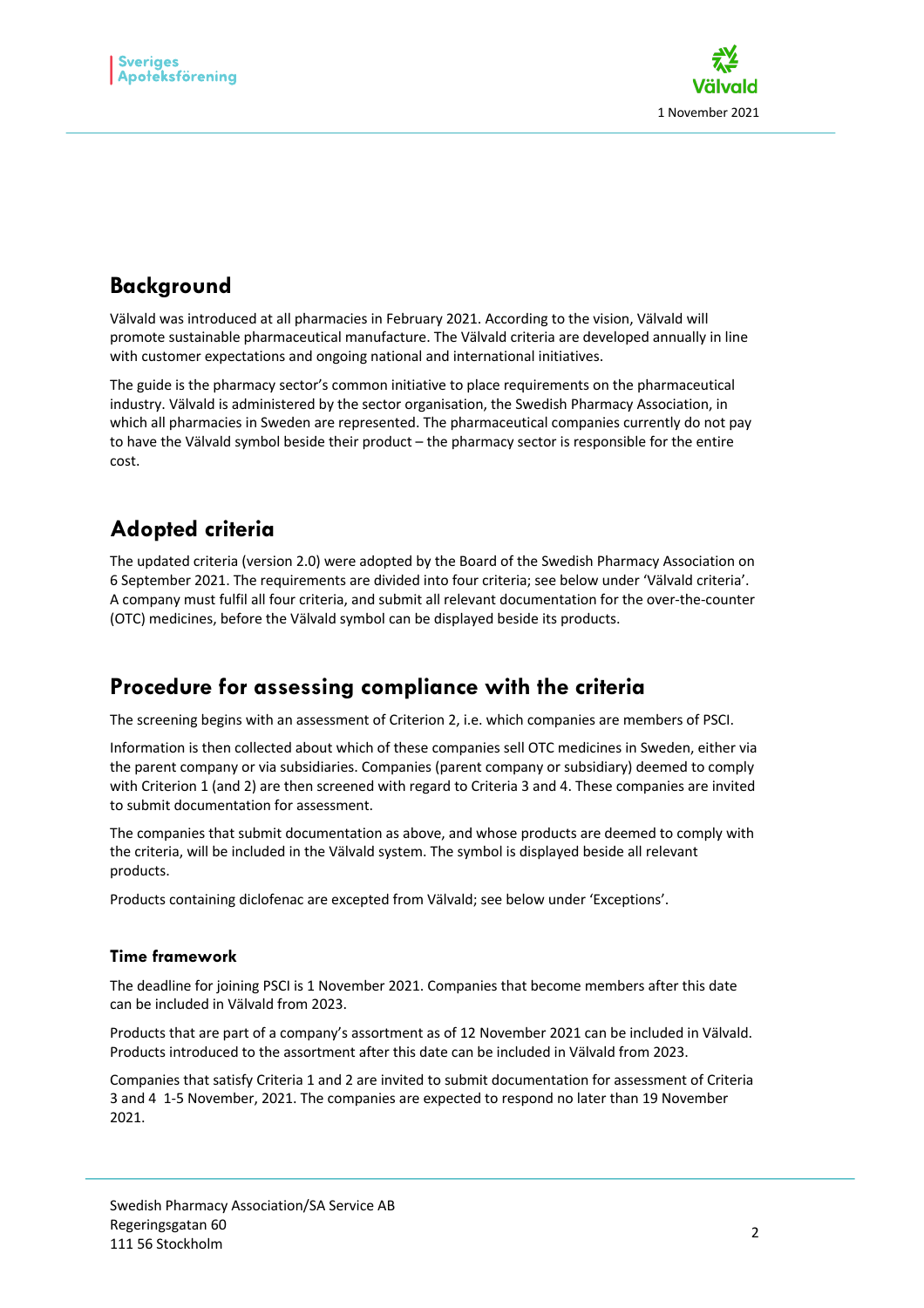

## **Välvald criteria**

### 1. Sustainability reporting

*The company must report its sustainability work according to GRI Standards, or some other international framework for sustainability reporting. The sustainability report must be audited by an independent party.*

*Verification of compliance* The pharmaceutical company's sustainability report for the immediately preceding accounting year must be published on the company website. The report must be based on GRI Standards, or some other international framework for sustainability reporting. The report must be audited by an independent party according to standards such as RevR6, ISAE3000, and AA1000AS.

In cases where the pharmaceutical company is part of a group, the parent company's sustainability report is reviewed. The description of the group's sustainability work must include the pharmaceutical company in question.

*Background and purpose* If a company reports its sustainability work according to an accepted standard, such as GRI Standards or similar, this shows that the company is transparent about how they are working with sustainability issues. The sustainability report must also be audited and approved by a third party, which is another sign of a company's transparency.

#### 2. Membership of PSCI

*The company must be a member of the industry organisation, Pharmaceutical Supply Chain Initiative (PSCI).\**

*\* The company must have become a member of PSCI no later than 1 November 2021.*

*Verification of compliance* Publicly available information about membership is published on the PSCI website. Both 'associate' and 'full' membership categories satisfy the criteria.

In cases where the pharmaceutical company is part of a group, the parent company's membership is accepted.

*Background and purpose* PSCI is a non-profit business membership organisation with 52 members in the pharmaceutical and healthcare industry. PSCI is a collaboration platform that aims to promote responsible supply chains in the industry. Companies that are members of PSCI undertake to respect and comply with the PSCI conditions for membership. Read more about PSCI here.

#### 3. Communication of policy undertaking

*The company must require compliance with PSCI principles or corresponding principles in the supply chain for the over-the-counter (OTC) products, i.e. manufacturing units and suppliers must comply with the principles.*

*Verification of compliance* The company is invited to submit information about the products for which the company is the MAH.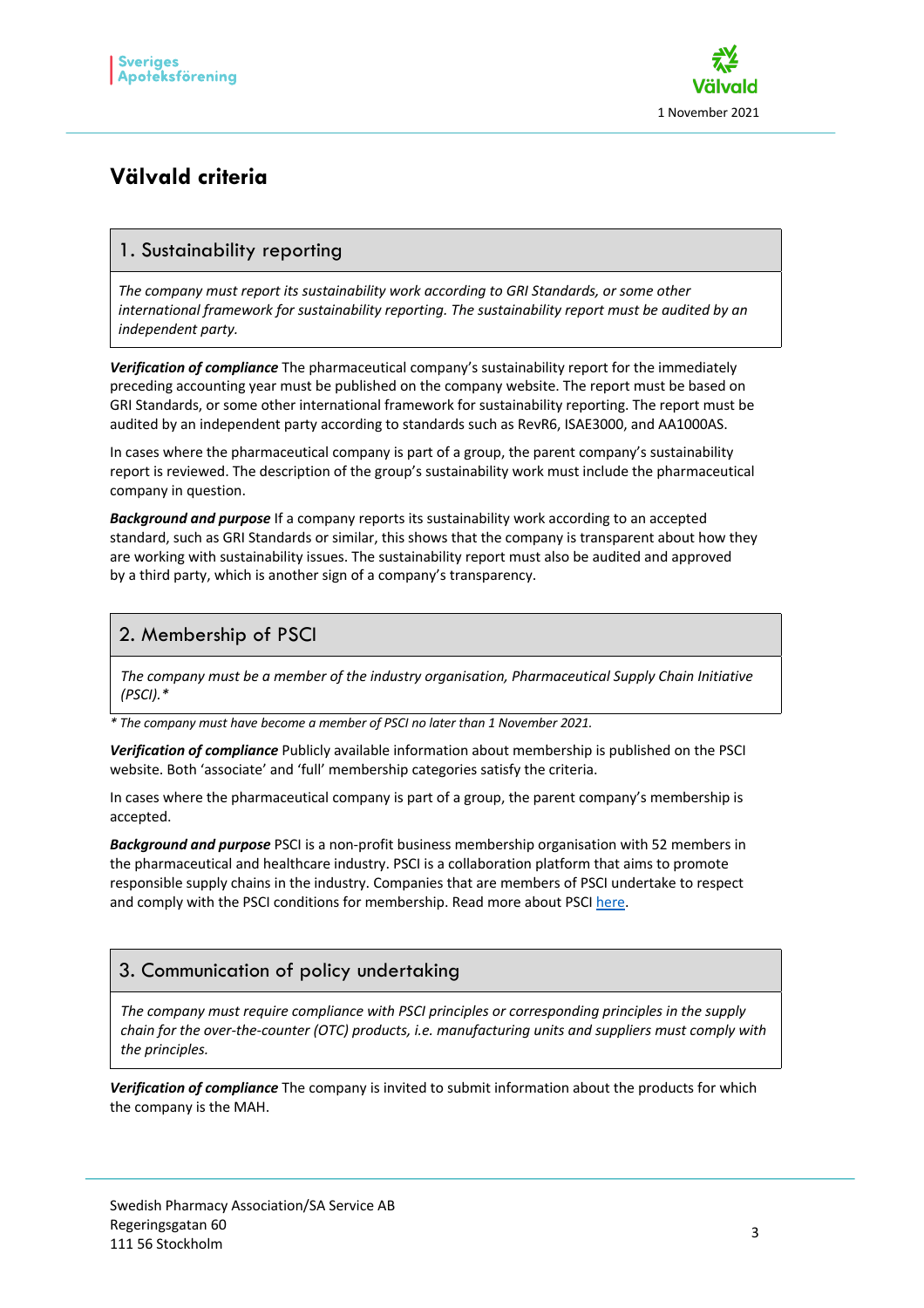

Information submitted by the company will only be handled by the Välvald office and the working group of sustainability experts and will be treated as confidential. Information provided by the company will be saved for as long as current criteria are applicable (version 2.0).

The OTC medicines for which the company requires written compliance with PSCI or corresponding principles in its supply chain (e.g., a signed code of conduct or an appendix to a supplier agreement), i.e. products for which the company answers 'yes', can be included in the Välvald guide.

Products for which the company answers 'no' will not be included in the Välvald guide.

*Background and purpose* When a company becomes a member of PSCI, the company must publicly communicate the PSCI principles. The PSCI principles stipulate that a company must respect human rights, labour rights, environmental protection, and anti-corruption. It is important for Välvald and the OTC products that the principles or corresponding requirements are applied throughout the supply chain, i.e. in the company's own operation and in the supplier chain. The PSCI principles are found here.

#### 4. Participation in PSCI and outcome of risk analysis

*Answer the following questions regarding participation in the PSCI work and the outcome of risk analyses for suppliers of OTC products:*

- *a) In 2020-2021, how has your organisation participated in the PSCI work?*
	- *Participation in working groups*
	- *Implemented audits*
	- *Participation in other activities*
- b) *On the basis of your existing risk analysis, is any supplier of an active substance or manufacturer of a finished product (connected with the products relevant for Välvald) identified as high-risk on the basis of PSCI principles or corresponding principles?*

*Verification of compliance* The company is invited to submit information.

Information submitted by the company will only be handled by the Välvald office and the working group of sustainability experts, and will be treated as confidential. Information provided by the company will be saved for as long as current criteria are applicable (version 2.0).

- A) If the company has submitted a positive response, compliance with the criterion is regarded as approved, with no assessment of the level of participation in the PSCI work.
- B) The company submits information regarding the OTC medicines for which the company requires compliance with PSCI or corresponding principles in its supply chain, i.e. answered 'yes' for Criterion 3.

If the company answers 'yes', i.e. has identified supplier(s) that are of high risk on the basis of PSCI principles, the company is approved.

If the company answers 'no', i.e. has not identified supplier(s) that are of high risk on the basis of PSCI principles, the company is approved.

*Background and purpose* The aim is to develop the Välvald criteria to improve sustainability performance, so information is collected that can give the Swedish Pharmacy Association further knowledge about pharmaceutical companies' work and current status.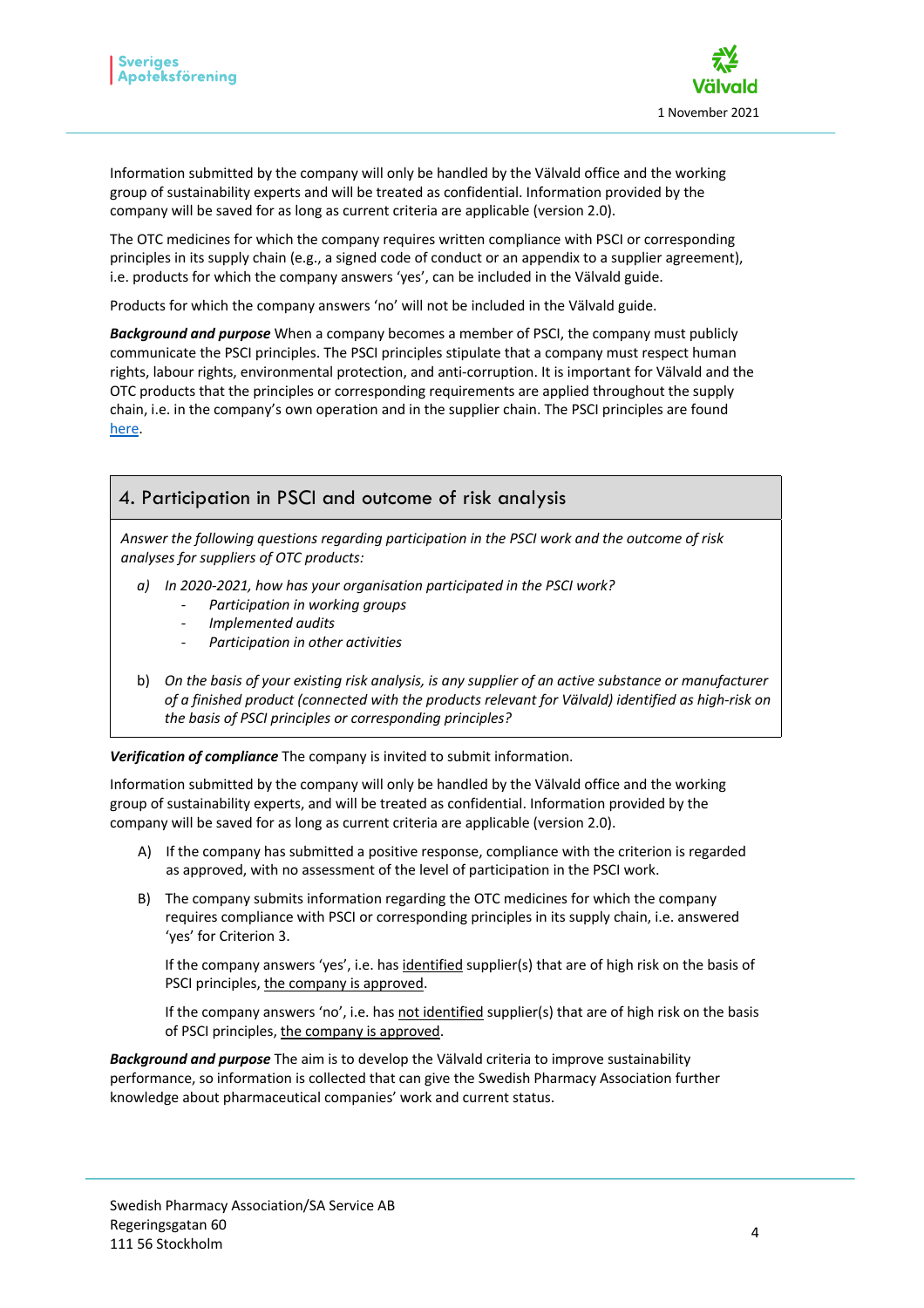

#### Exception

*OTC products containing diclofenac are excepted from Välvald.*